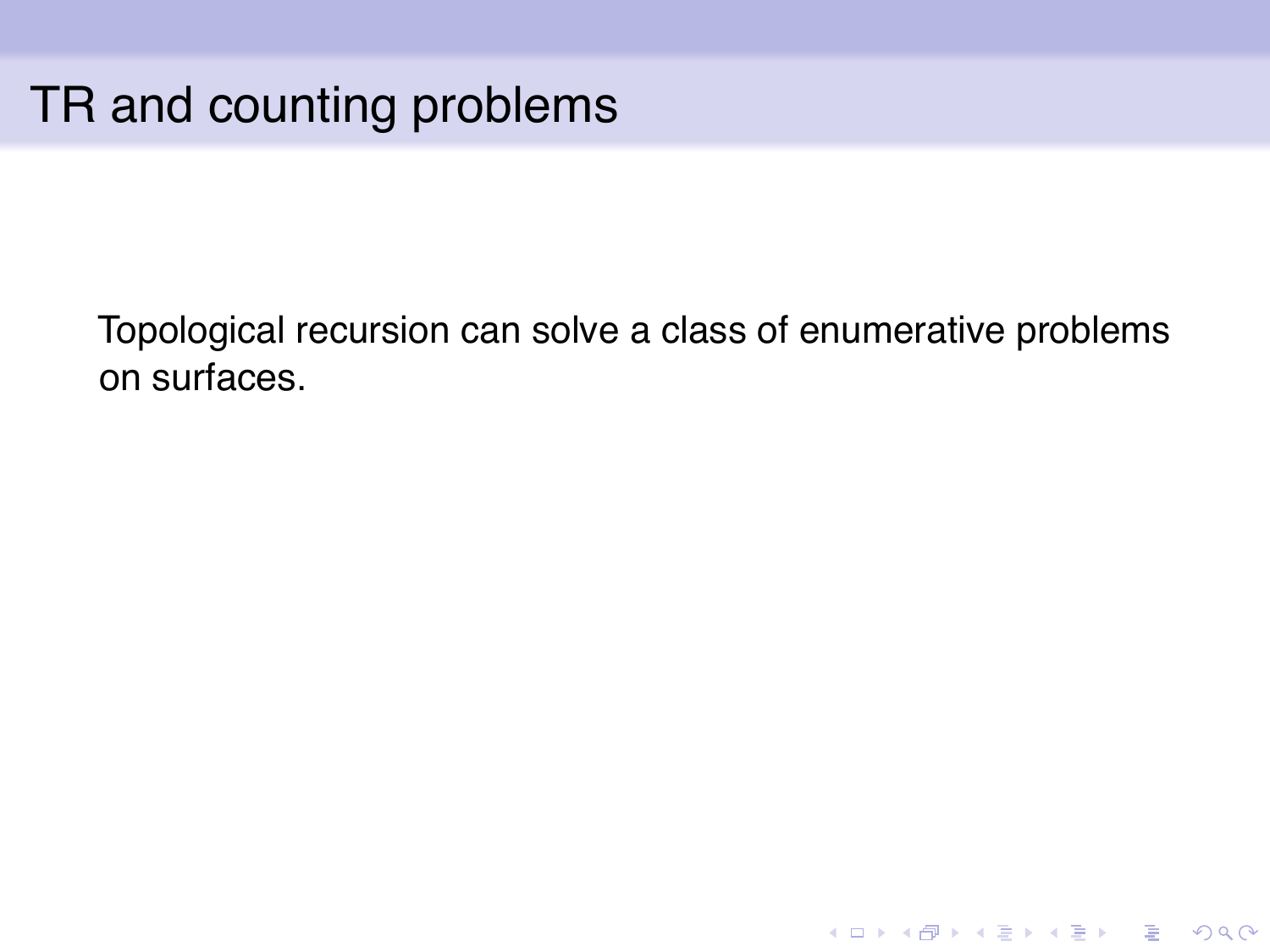It requires boundary parameters to get generating functions.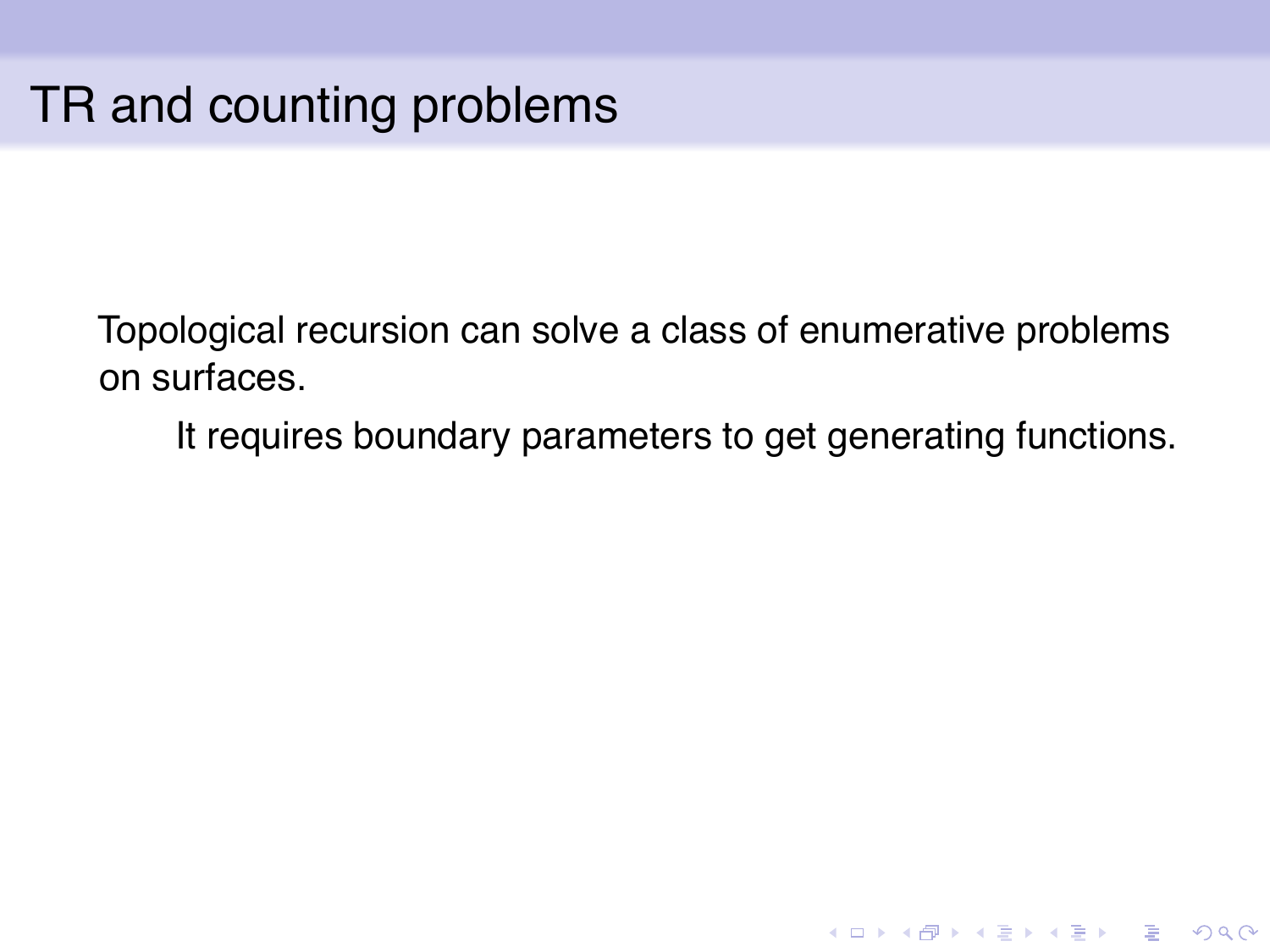It requires boundary parameters to get generating functions. These generating functions can be extended to a unique Riemann surface.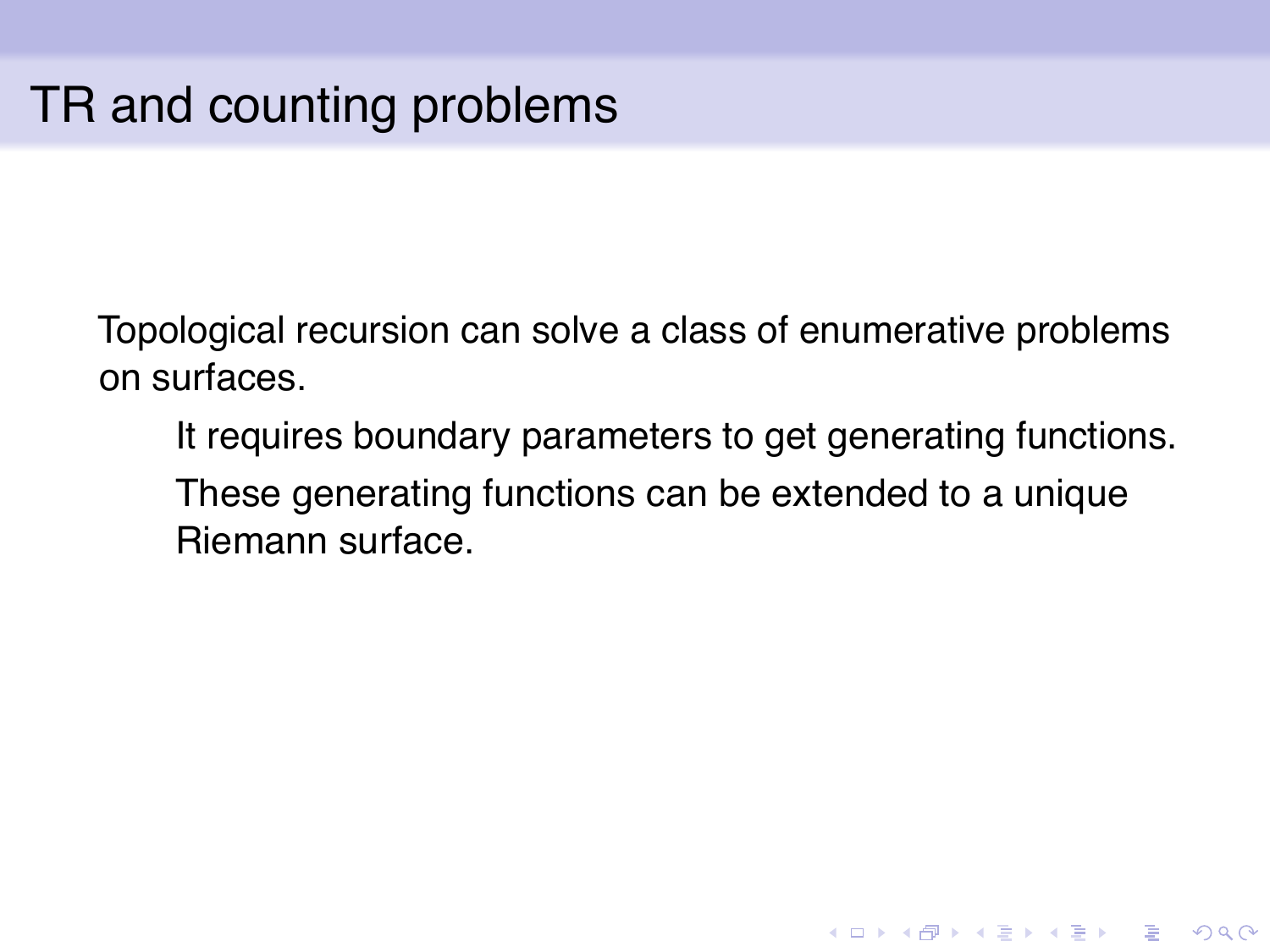It requires boundary parameters to get generating functions. These generating functions can be extended to a unique Riemann surface.

The base steps are disk and cylinder. These can often be calculated by hand.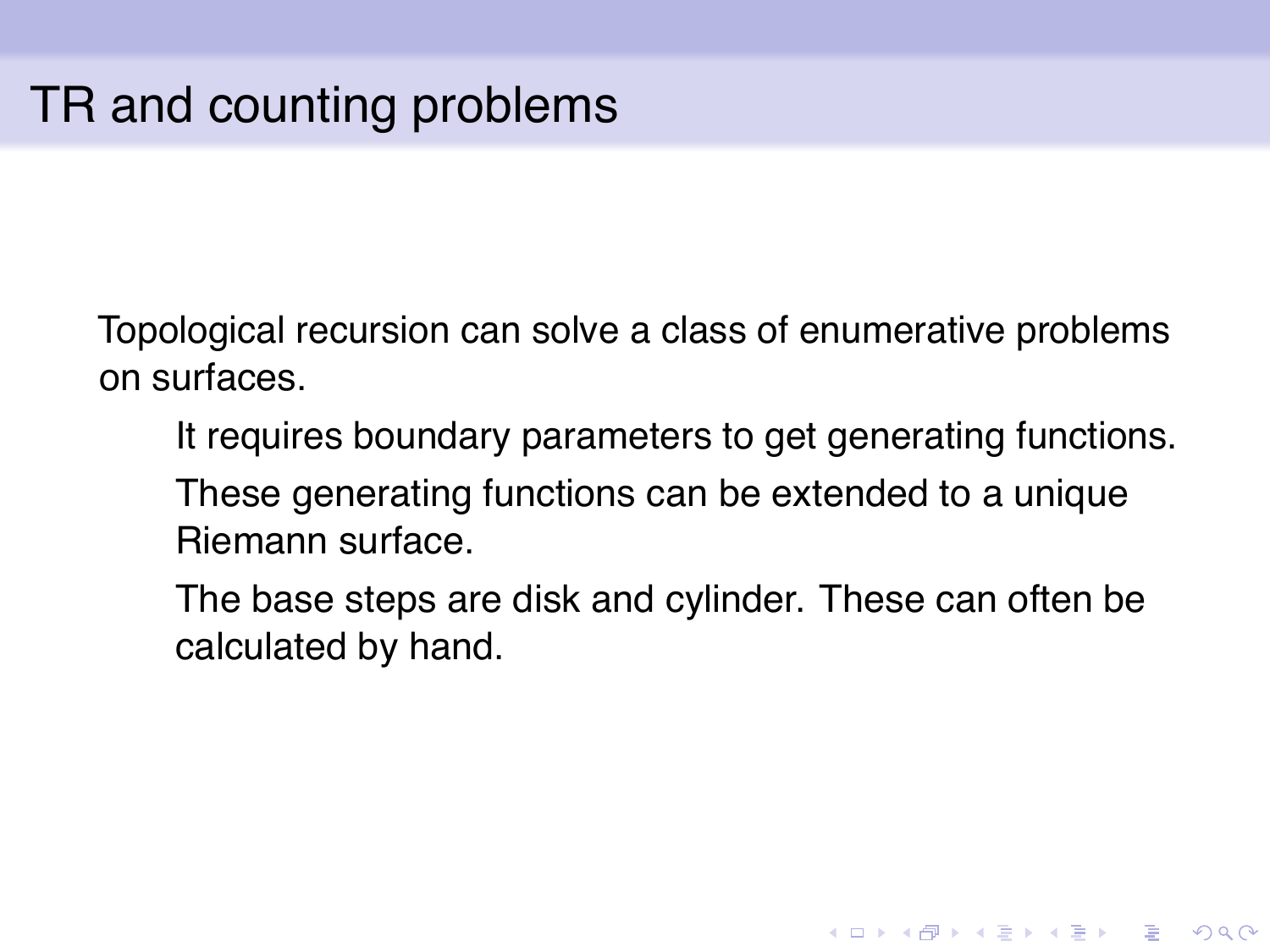It requires boundary parameters to get generating functions. These generating functions can be extended to a unique Riemann surface.

The base steps are disk and cylinder. These can often be calculated by hand.

**KOD KOD KED KED E VAN** 

The recursion step is in general hard.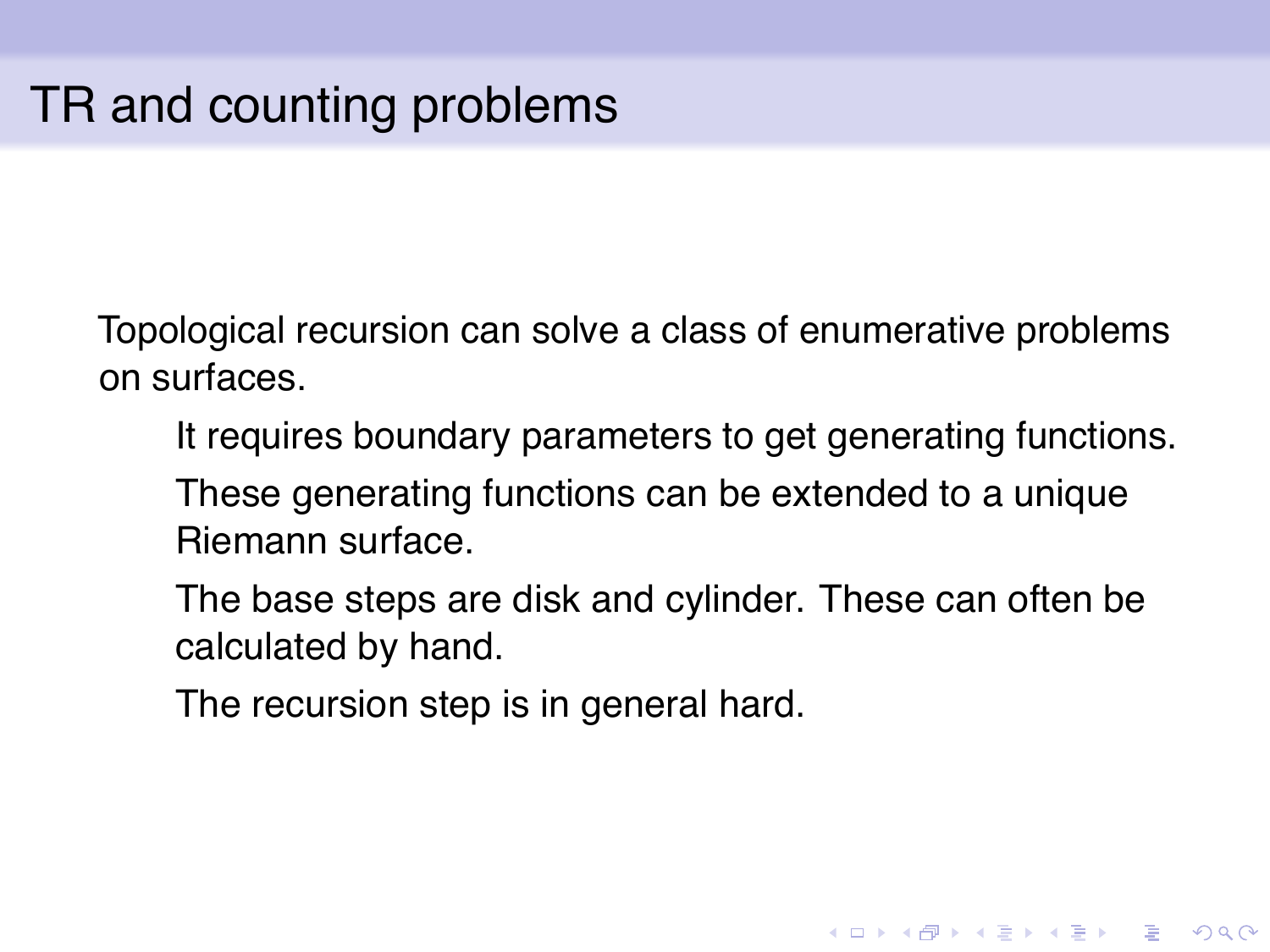

Both maps and fully simple maps satisfy topological recursion.

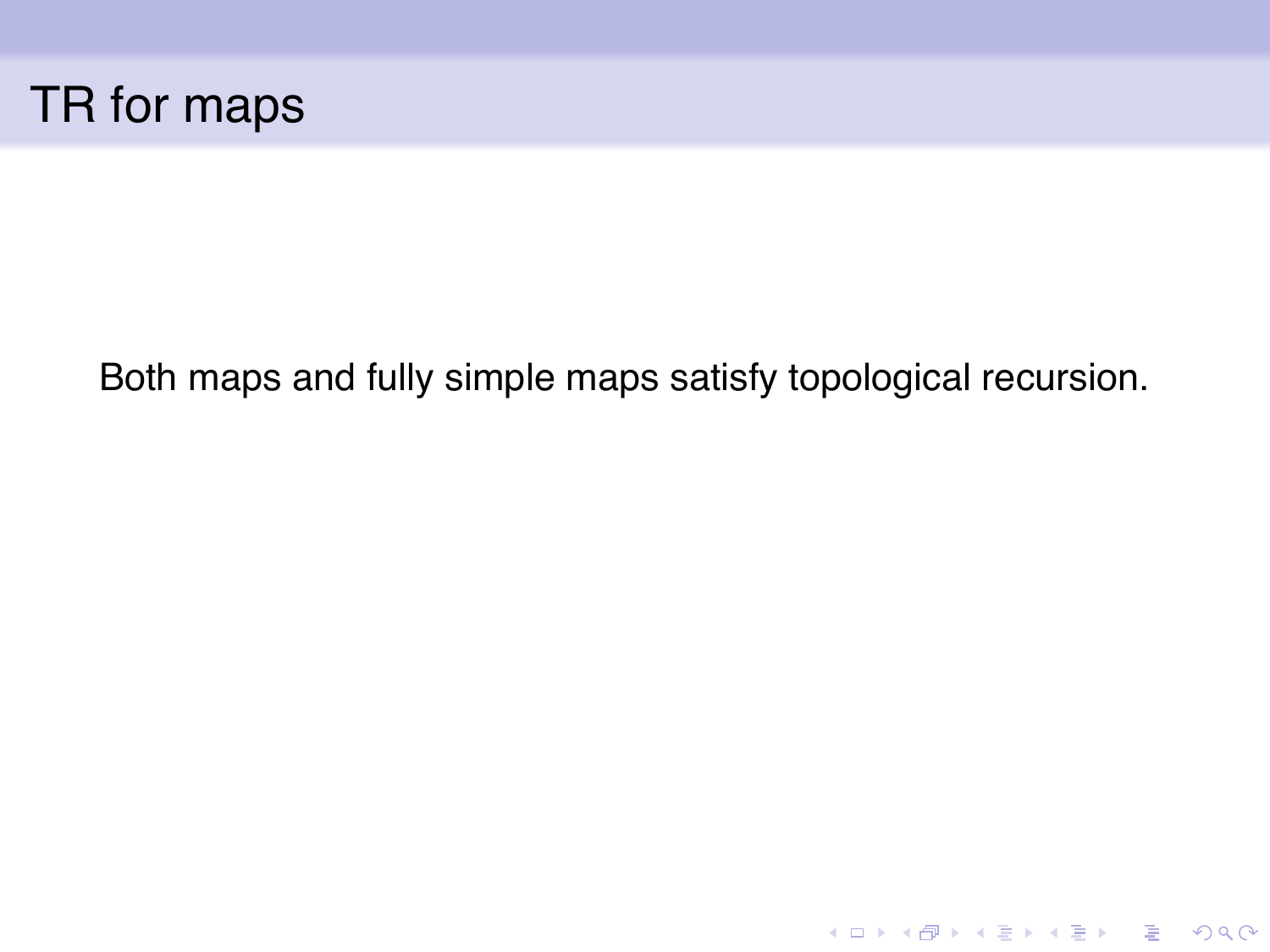

Both maps and fully simple maps satisfy topological recursion.

They are related by  $x \leftrightarrow y$  duality, similar to moments and free cumulants.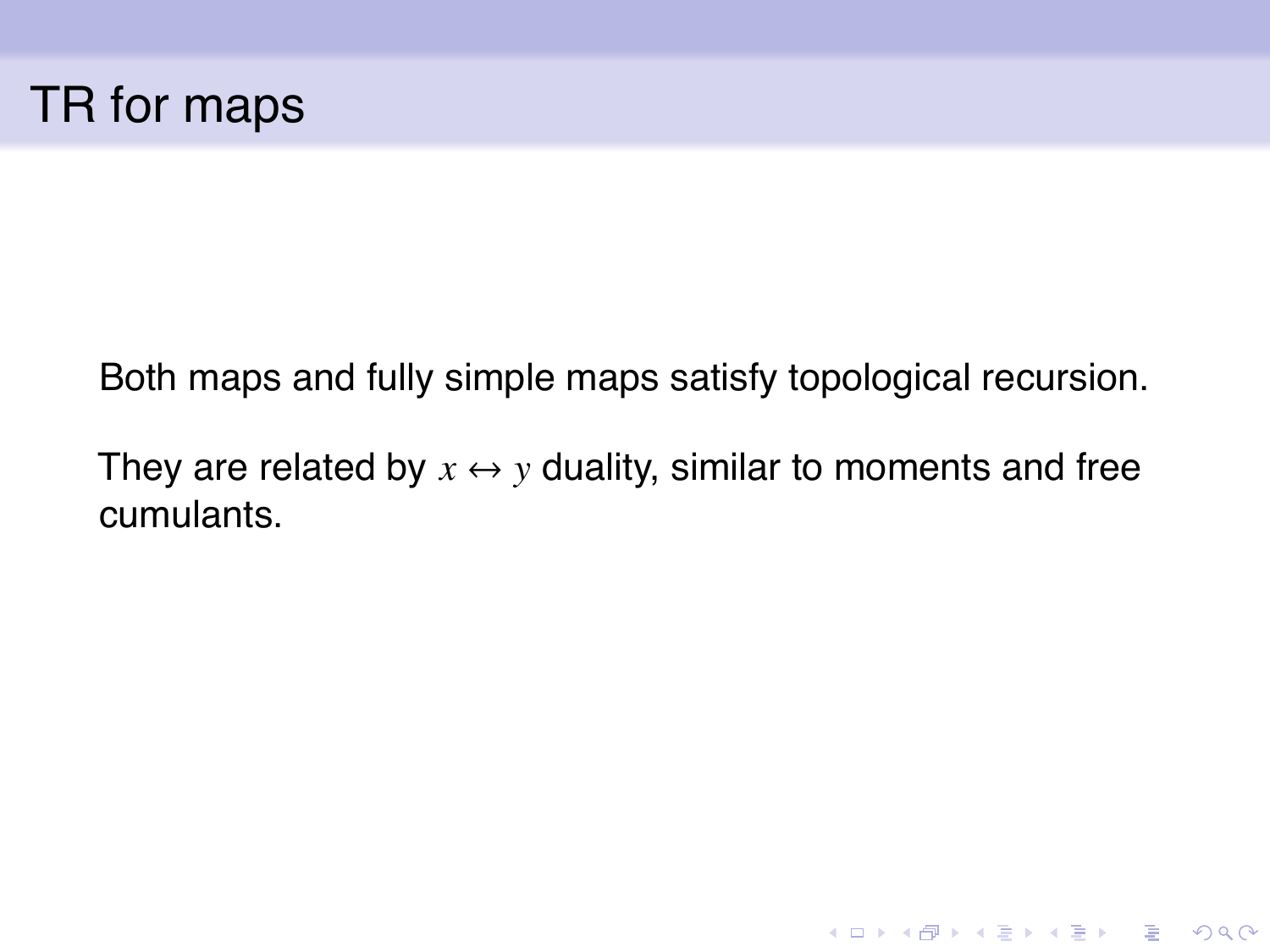Both maps and fully simple maps satisfy topological recursion.

They are related by  $x \leftrightarrow y$  duality, similar to moments and free cumulants.

**KOD KOD KED KED E VAN** 

They are also related by a 'base change' given by double monotone Hurwitz numbers.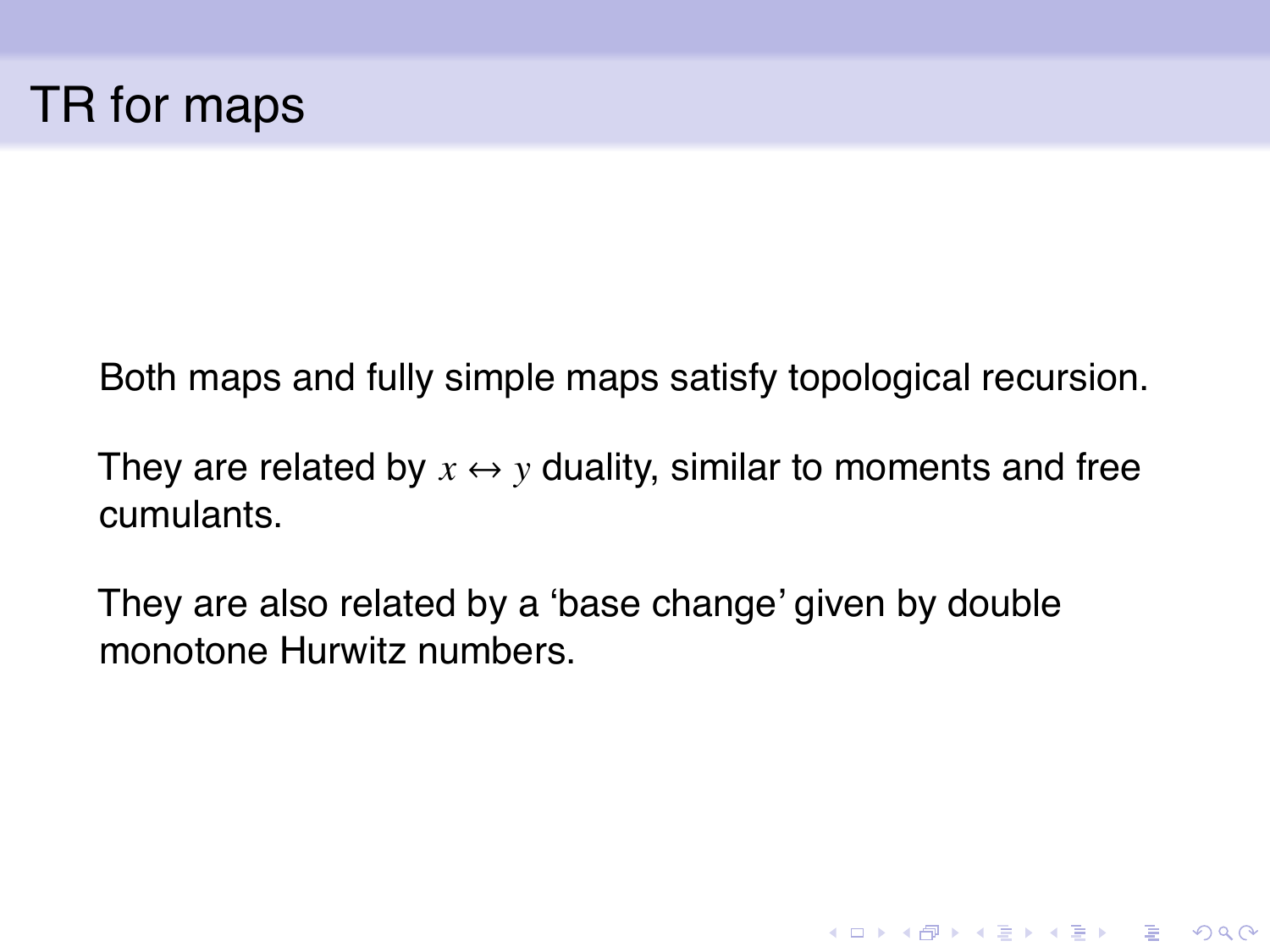## TR in examples

The formula for topological recursion may seem intimidating:

$$
\omega_{g,n+1}(z_0, z_{[n]}) = \sum_{a \in \mathbf{Cr}(x)} \text{Res}_{z=a} \frac{1}{2} \frac{\int_{\bar{z}}^z \omega_{0,2}(\cdot, z_0)}{\omega_{0,1}(z) - \omega_{0,1}(\bar{z})} \left(\omega_{g-1,n+2}(z, \bar{z}, z_{[n]}) + \sum_{\substack{g_1+g_2=g\\I \sqcup J=[n]}} \omega_{g_1,|I|+1}(z, z_I) \omega_{g_2,|J|+1}(\bar{z}, z_J)\right)
$$

KO KKO K S A B K S B K V S A V K S B K S B K S A V S B K S B K S B K S B K S B K S B K S B K S B K S B K S B K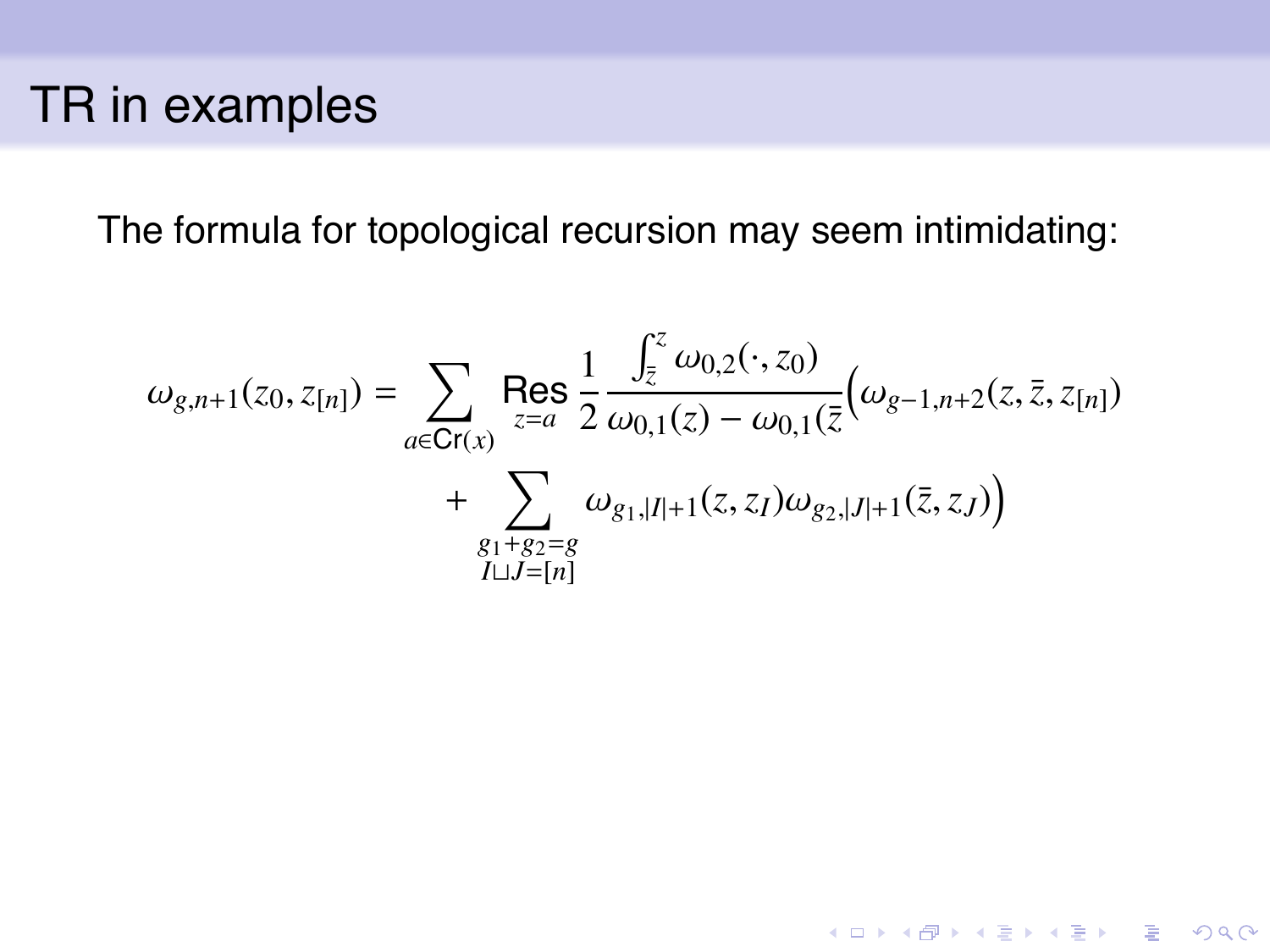#### TR in examples

The formula for topological recursion may seem intimidating:

$$
\omega_{g,n+1}(z_0, z_{[n]}) = \sum_{a \in \mathbf{Cr}(x)} \text{Res}_{z=a} \frac{1}{2} \frac{\int_{\bar{z}}^z \omega_{0,2}(\cdot, z_0)}{\omega_{0,1}(z) - \omega_{0,1}(\bar{z})} \left(\omega_{g-1,n+2}(z, \bar{z}, z_{[n]}) + \sum_{\substack{g_1+g_2=g\\I \sqcup J=[n]}} \omega_{g_1,|I|+1}(z, z_I) \omega_{g_2,|J|+1}(\bar{z}, z_J)\right)
$$

However, in examples it can be quite natural.

For dessins d'enfants, it encodes what happens to the dessin after edge contraction.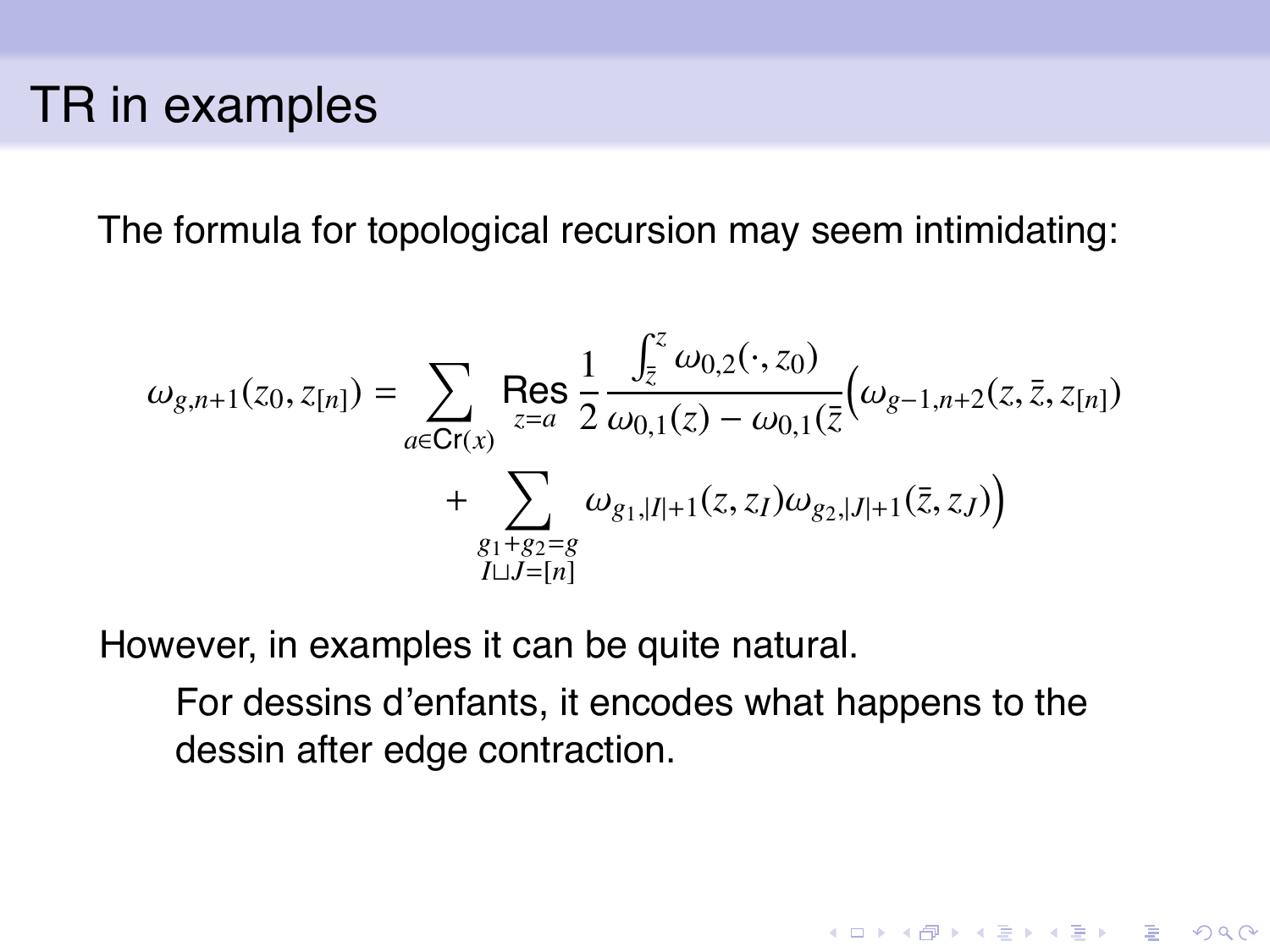### TR in examples

The formula for topological recursion may seem intimidating:

$$
\omega_{g,n+1}(z_0, z_{[n]}) = \sum_{a \in \mathbf{Cr}(x)} \text{Res}_{z=a} \frac{1}{2} \frac{\int_{\bar{z}}^{z} \omega_{0,2}(\cdot, z_0)}{\omega_{0,1}(z) - \omega_{0,1}(\bar{z})} \left(\omega_{g-1,n+2}(z, \bar{z}, z_{[n]}) + \sum_{\substack{g_1+g_2=g\\I \sqcup J=[n]}} \omega_{g_1,|I|+1}(z, z_I) \omega_{g_2,|J|+1}(\bar{z}, z_J)\right)
$$

However, in examples it can be quite natural.

For dessins d'enfants, it encodes what happens to the dessin after edge contraction.

For simple Hurwitz numbers, it encodes the cut-and-join equation.

**KORK EX KEY EL POLO**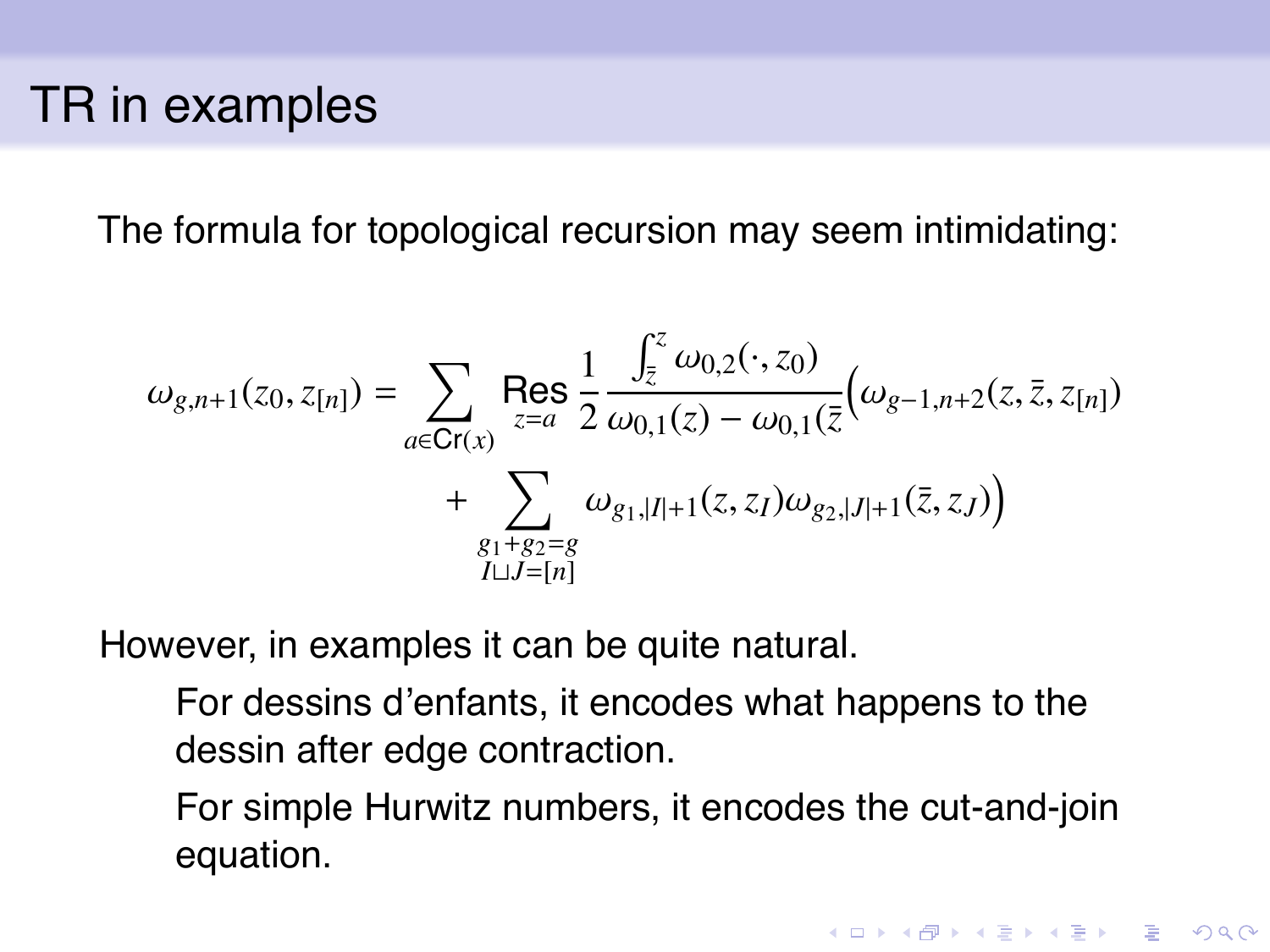### TR and loop equations

Topological recursion is equivalent to loop equations. These include: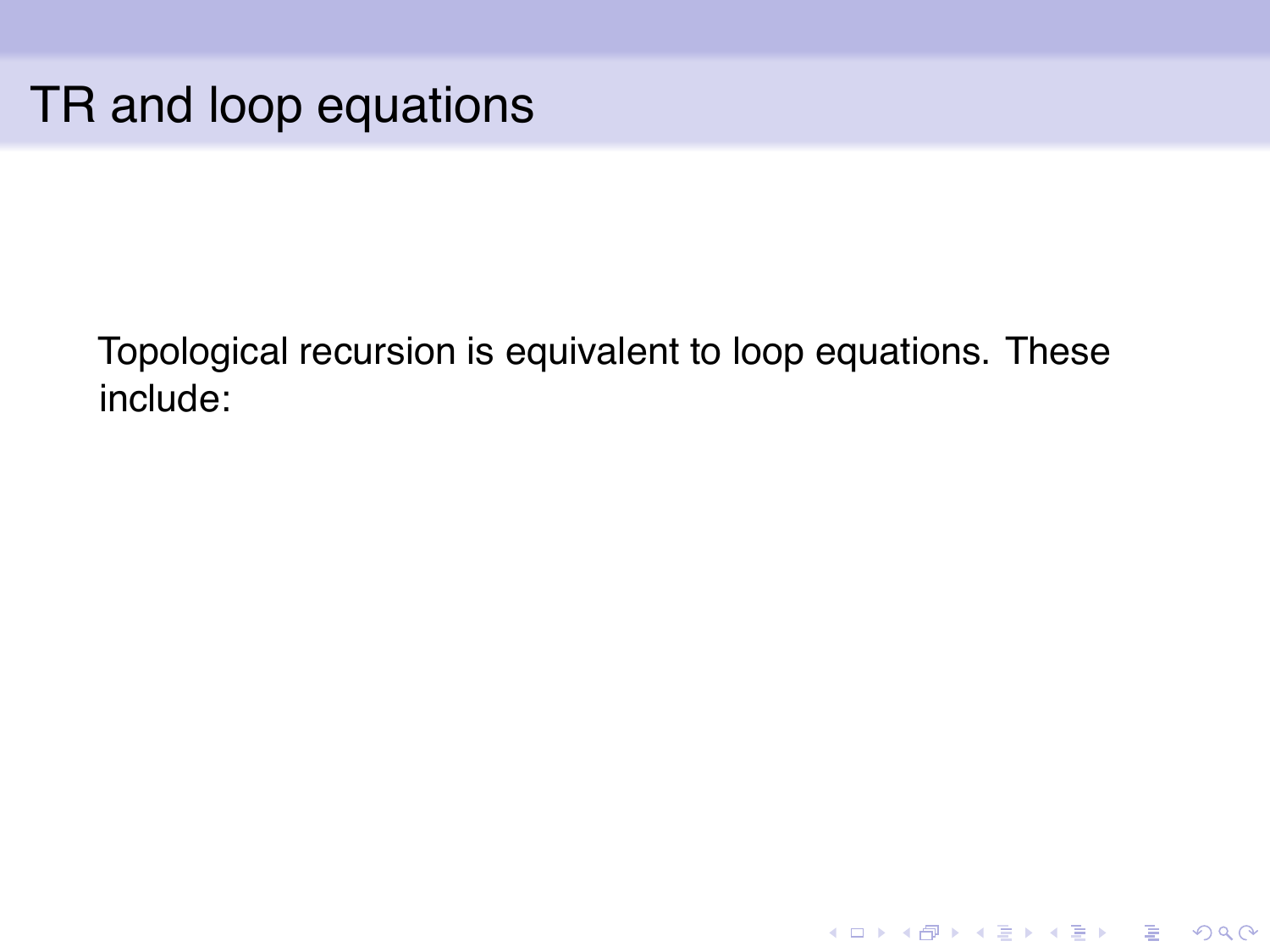The correlators can be extended to a Riemann surface;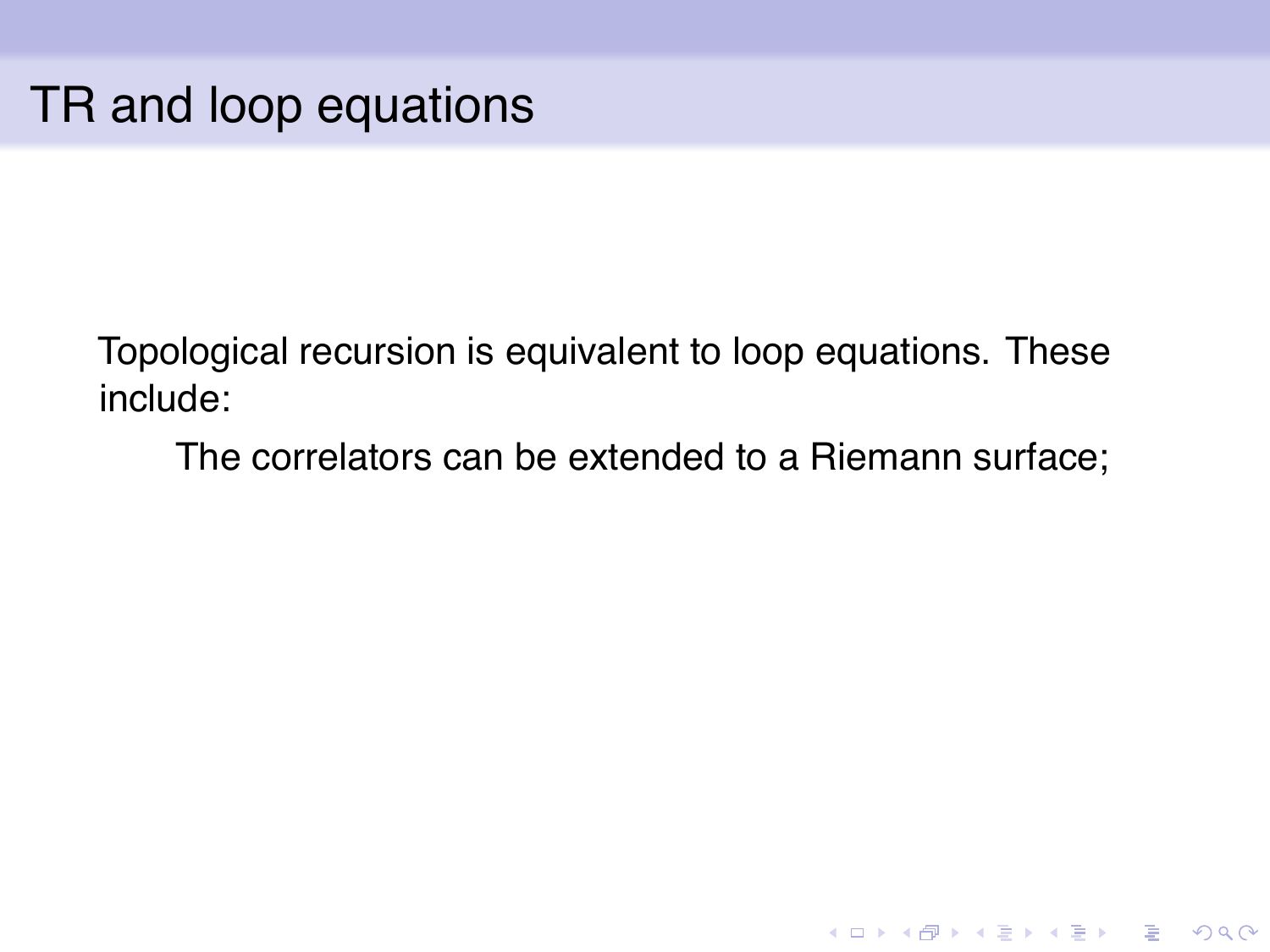The correlators can be extended to a Riemann surface;  $\int_{p_i}^w \omega_{0,2}(\cdot,z)$  is a reproducing kernel for the correlators;

**KORK ERKER ADAM ADA**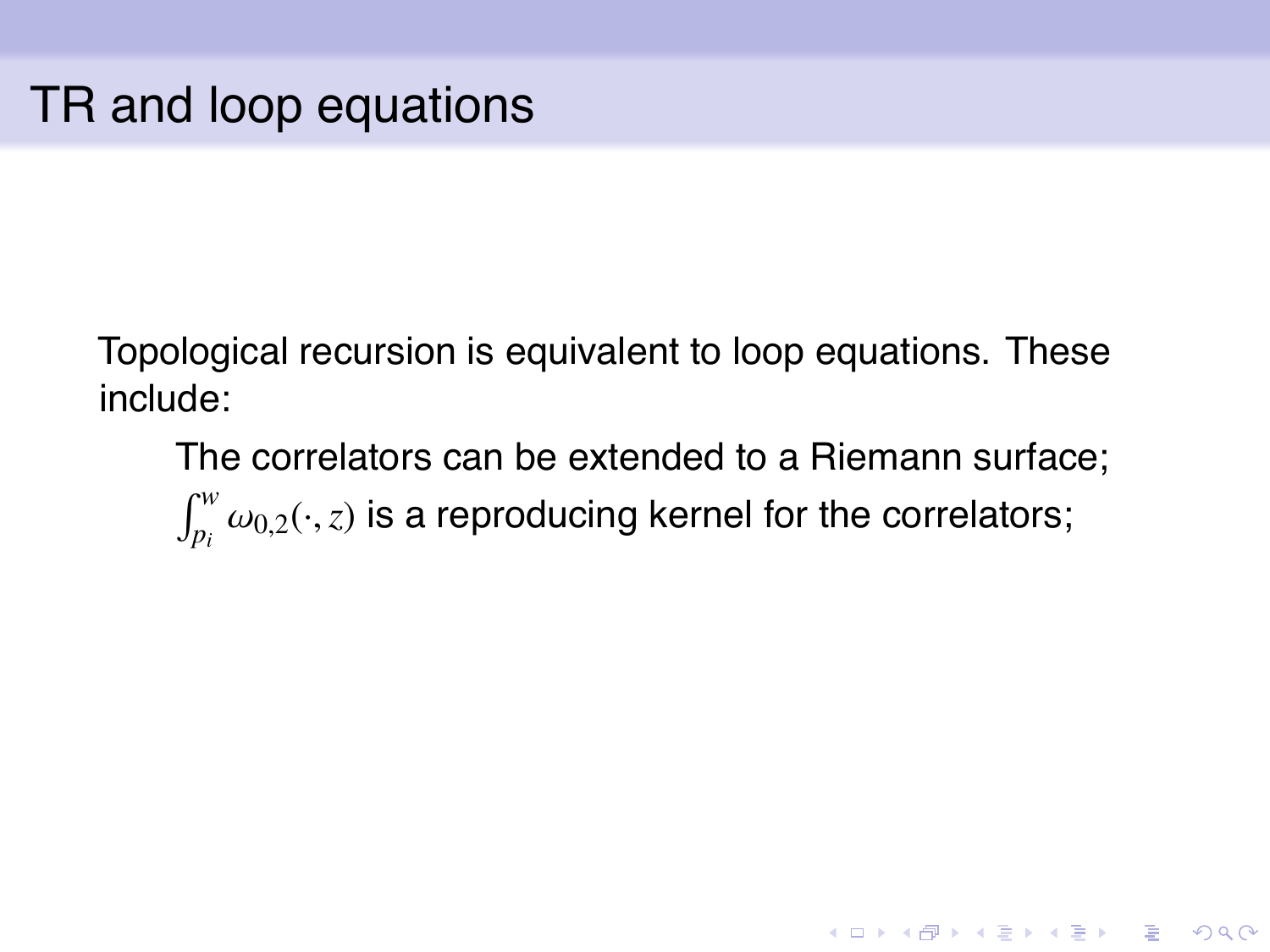The correlators can be extended to a Riemann surface;  $\int_{p_i}^w \omega_{0,2}(\cdot,z)$  is a reproducing kernel for the correlators; Symmetric functions of the correlators are holomorphic near ramification points.

**KORK ERKER ADAM ADA**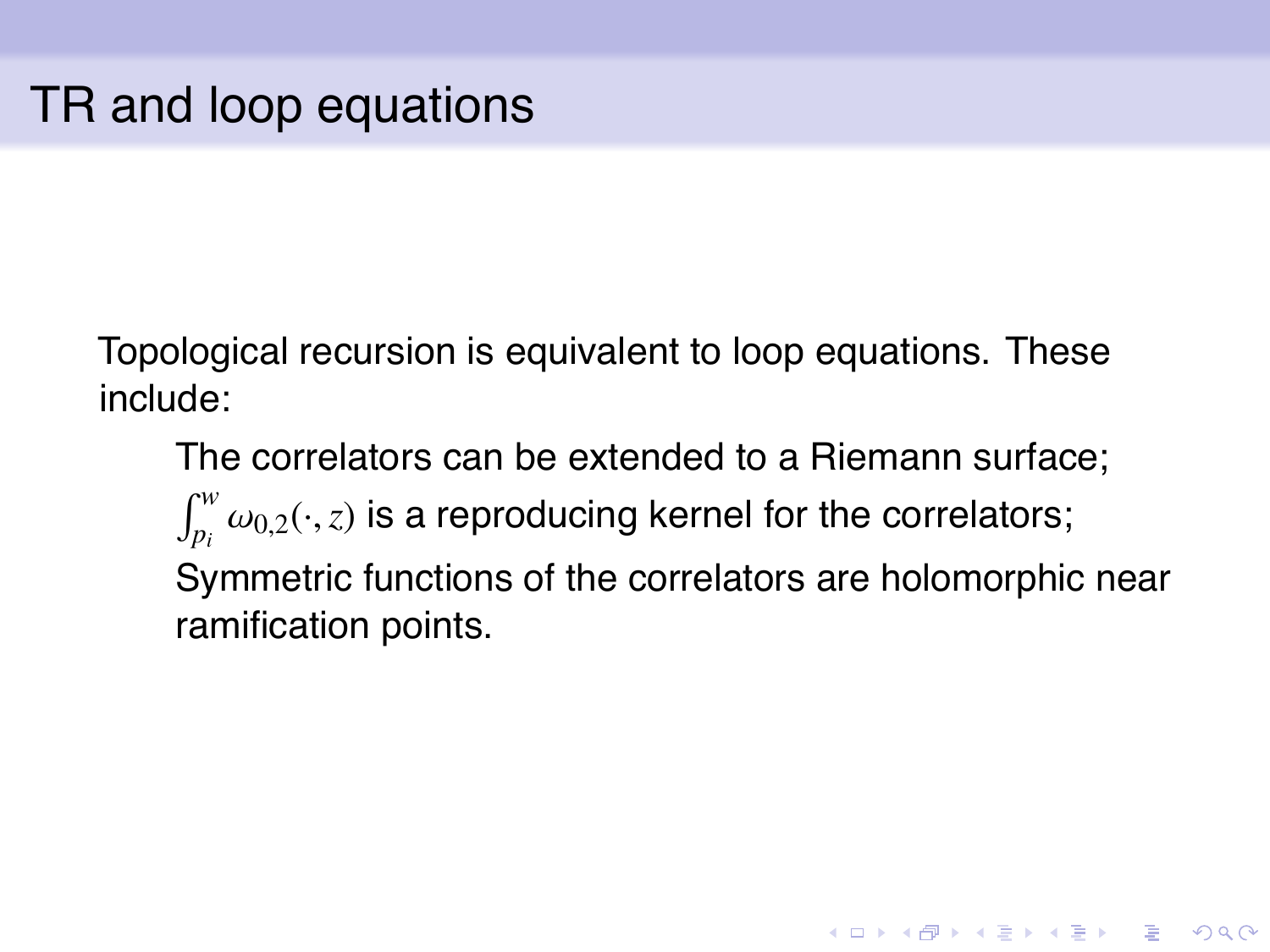The correlators can be extended to a Riemann surface;  $\int_{p_i}^w \omega_{0,2}(\cdot,z)$  is a reproducing kernel for the correlators; Symmetric functions of the correlators are holomorphic near ramification points.

**KORK ERKER ADAM ADA** 

The ordinary TR formula is said to solve the loop equations.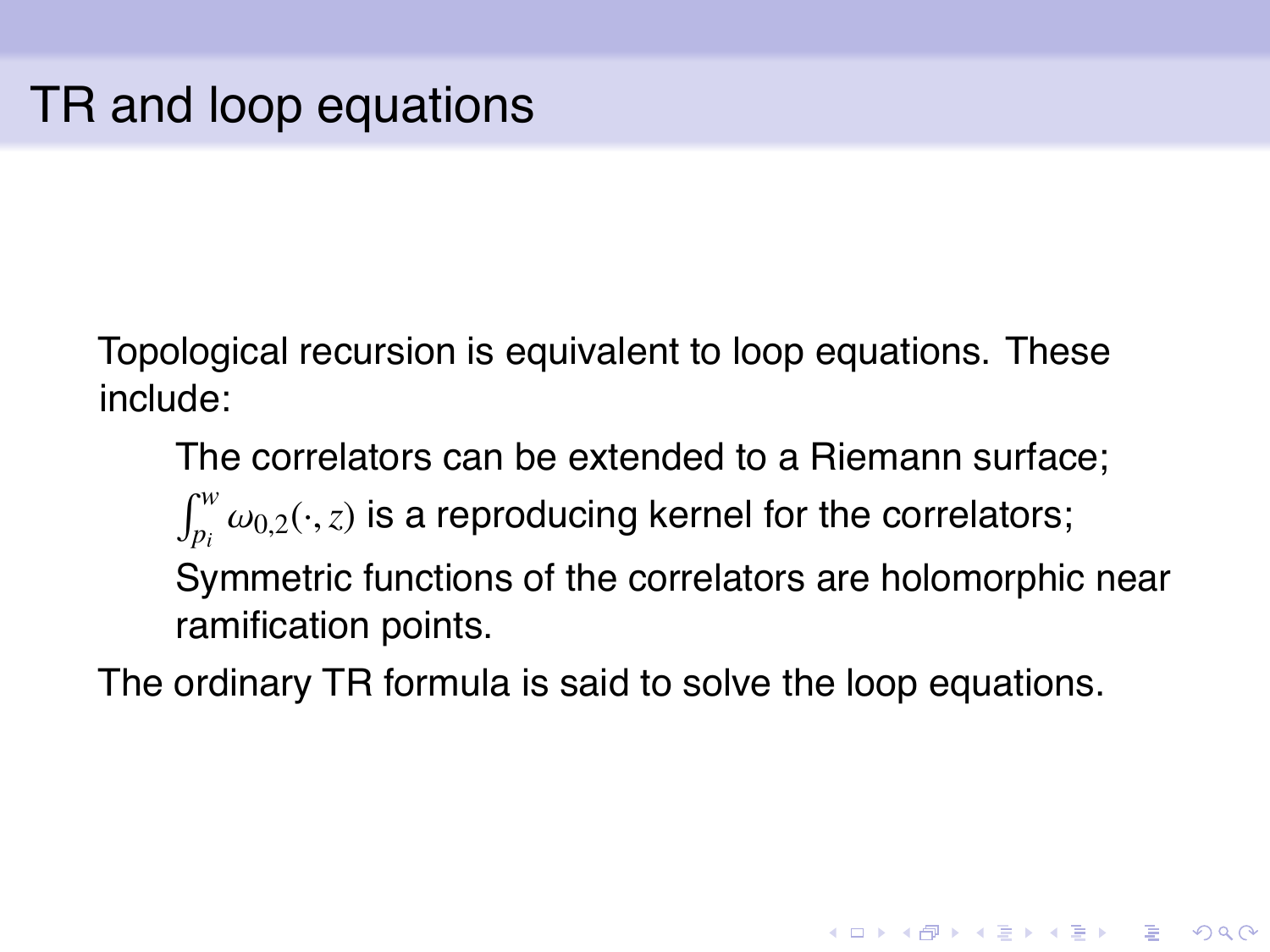## TR for Hurwitz numbers

Many cases of Hurwitz numbers satisfy TR.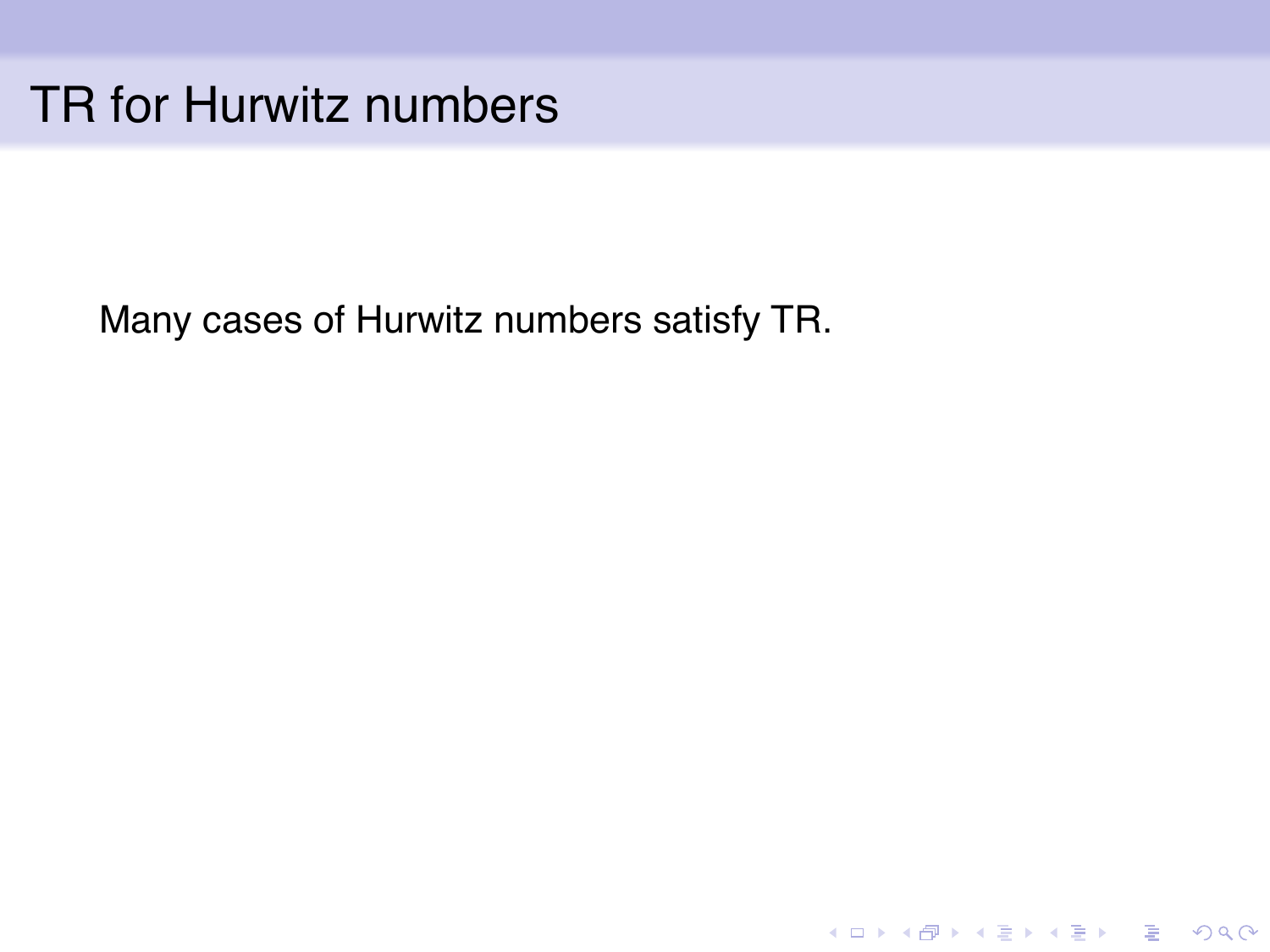Many cases of Hurwitz numbers satisfy TR.

In particular, both  $[H<sup>1</sup>]_{\lambda,\mu}$  and  $[H<sup>1</sup>]_{\mu,\lambda}$  do, with respect to either partition.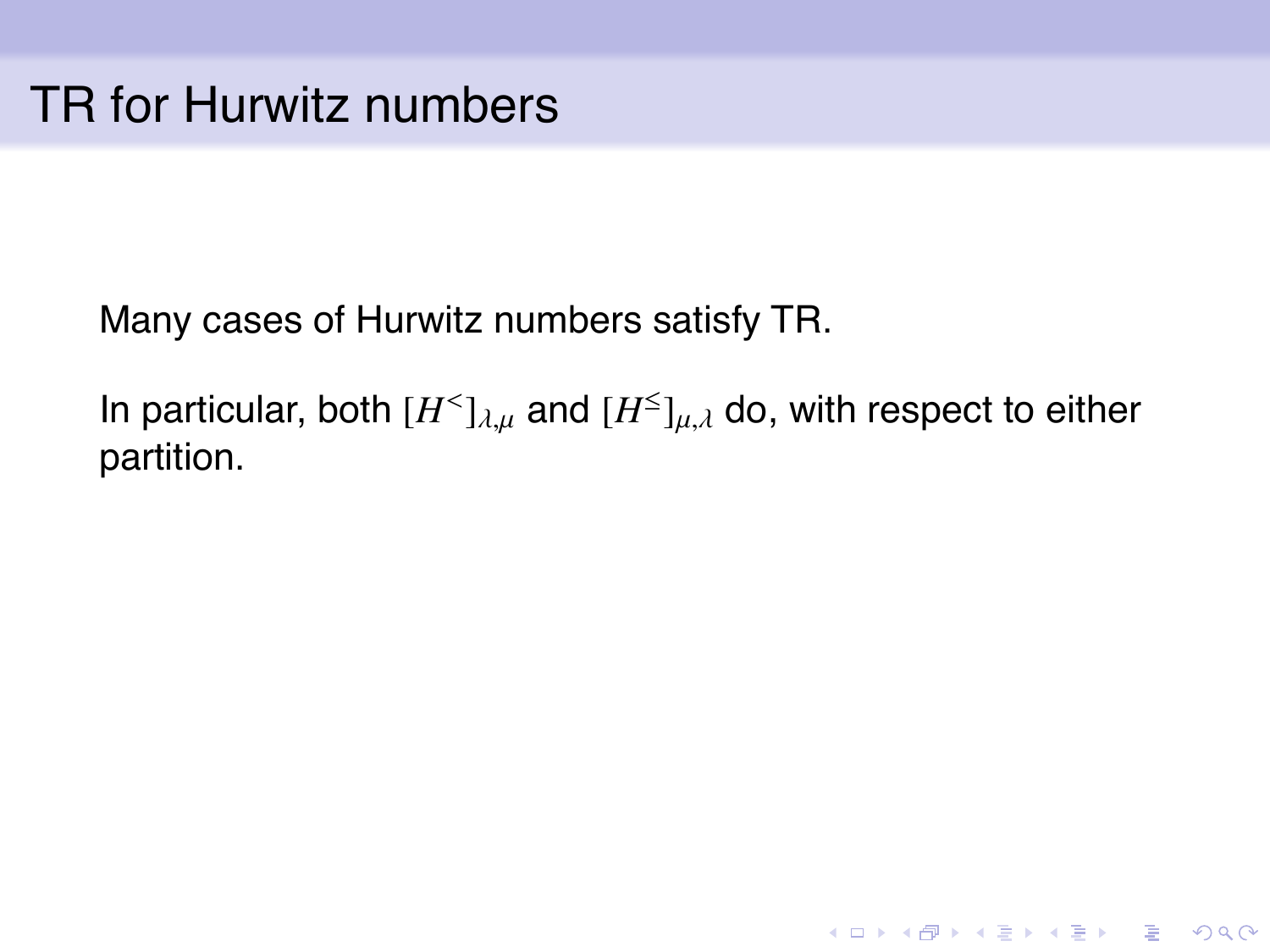Many cases of Hurwitz numbers satisfy TR.

In particular, both  $[H<sup>1</sup>]_{\lambda,\mu}$  and  $[H<sup>1</sup>]_{\mu,\lambda}$  do, with respect to either partition.

Bychkov–Dunin-Barkowski–Kazarian-Shadrin used this in their proof of TR for fully simple maps.

**KORKARA KERKER DAGA**